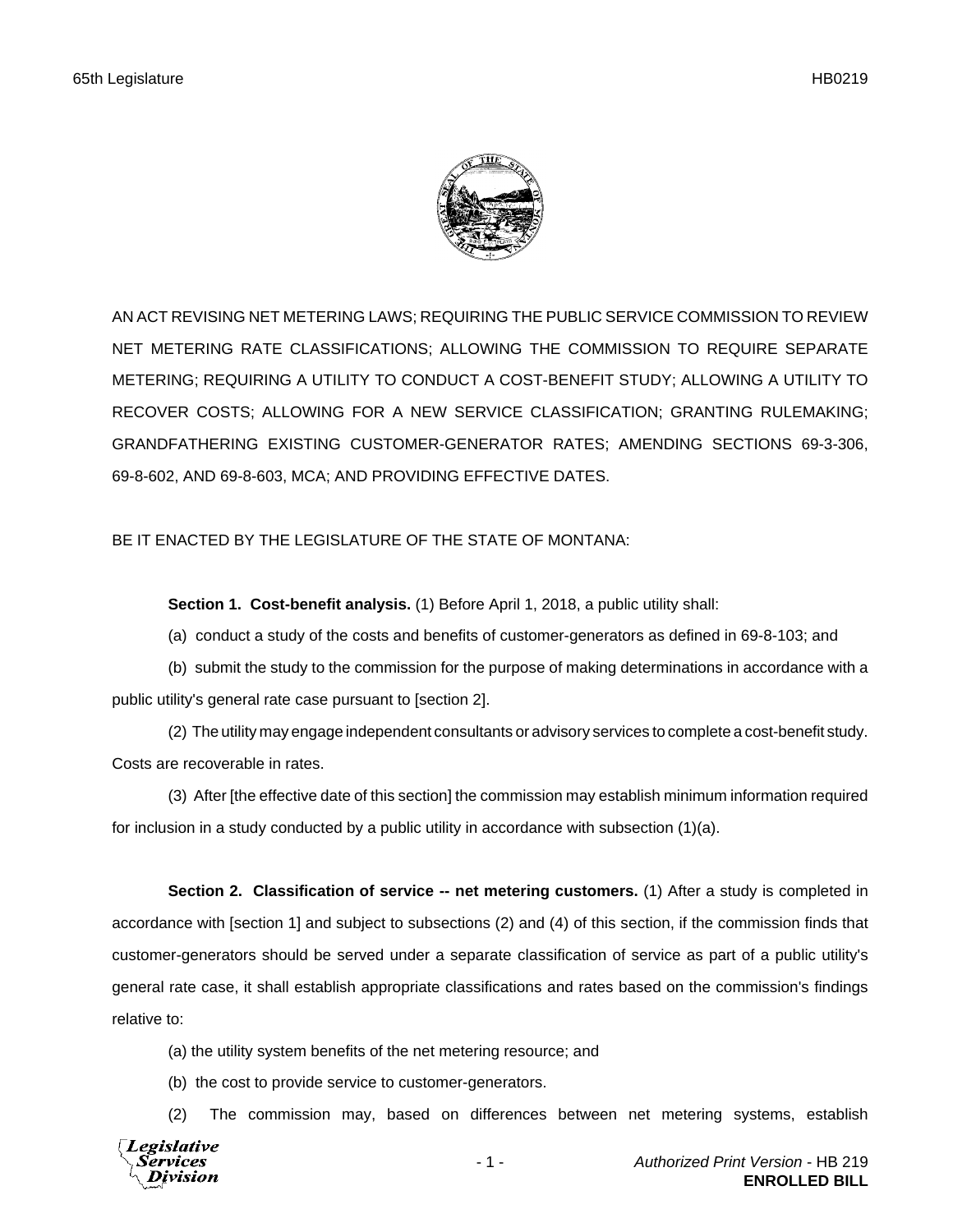subclassifications and rates as part of a public utility's general rate case.

(3) The commission may approve separate rates for customer-generators' production and consumption and require separate metering subject to 69-8-602 if it finds it is in the public interest and as part of a public utility's general rate case.

(4) If a public utility files a general rate case in accordance with Title 69, chapter 3, the general rate case must include the study required in accordance with [section 1] and be used by the commission to meet the requirements of the review of classifications of service required in this section.

**Section 3. New classifications of service -- grandfather clause.** (1) Except as provided in subsection (2), if the commission approves new classifications of service for customer-generators in accordance with [section 2], the new classifications apply only to customer-generators interconnecting net metering systems on or after the date on which the commission adopts a final order implementing the new classifications.

(2) (a) A customer-generator that interconnects a net metering system prior to commission approval of new classifications of service for customer-generators may accept service under the new classifications of service at any time.

(b) After accepting service under a new classification of service, the customer-generator may not return to its original classification of service.

**Section 4.** Section 69-3-306, MCA, is amended to read:

**"69-3-306. Classification of service.** (1) The Except as provided in subsection (3), the commission may prescribe classifications of the service of all public utilities. Such classifications Classifications may take into account the quantity used, the time when used, and any other reasonable consideration. Each  $\underline{A}$  public utility is required to conform its schedule of rates, tolls, and charges to such the classifications.

(2) The commission shall prescribe a declining block rate structure or a structure appropriate to customer-generators for electric service, when cost-justified.

(3) Classifications of service for customer-generators must be determined in accordance with Title 69, chapter 8, part 6."

**Section 5.** Section 69-8-602, MCA, is amended to read:

**"69-8-602. Utility net metering requirements.** (1) A utility shall:

(4) allow net metering systems to be interconnected using a standard kilowatt-hour meter capable of

**Legislative** *Services* Division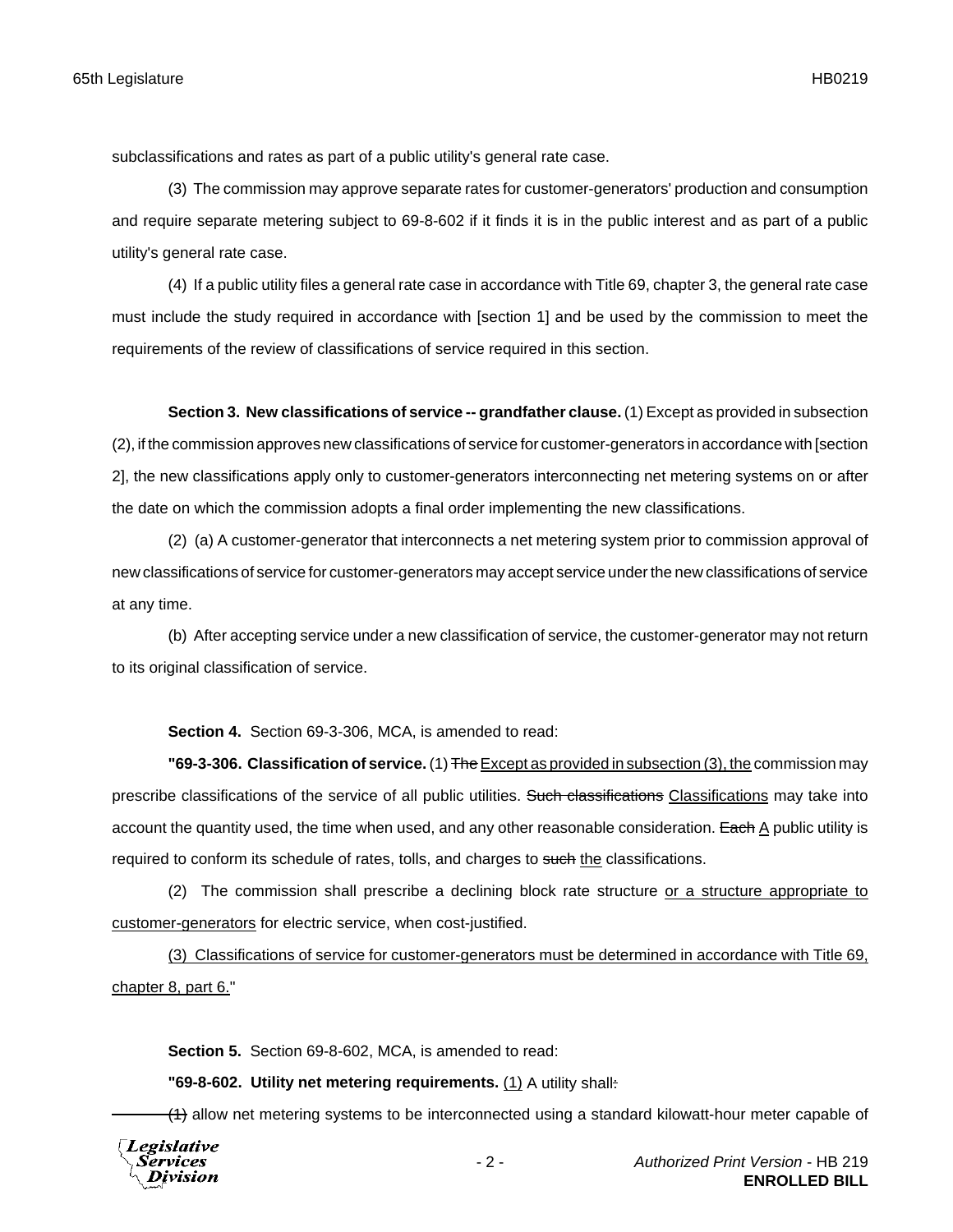registering the flow of electricity in two directions, unless.

(2) (a) If the commission determines, after appropriate notice and opportunity for comment, $\div$  $(a)$  that the use of additional metering equipment to monitor the flow of electricity in each direction is necessary and appropriate for the interconnection of net metering systems, the commission may establish additional metering equipment requirements.

(b) The commission shall after taking into account consider the benefits and costs to a public utility and a customer-generator of purchasing and installing additional metering equipment; and

 $(b)$  how the costs of additional net metering equipment are to be allocated between the customer-generator and the public utility; and.

 $(2)(3)$  (a) The commission shall charge the customer-generator a minimum monthly fee that is the same as other customers of the electric utility in the same rate class an appropriate rate pursuant to 69-3-306.

(b) The Notwithstanding [sections 1 through 3], if the commission shall determine determines, after appropriate notice and opportunity for comment,  $\frac{df}{dx}$ 

(a) the that a public utility will incur is incurring direct costs associated with interconnecting or administering net metering systems that exceed any offsetting benefits associated with these net metering systems, and

(b) public policy is best served by imposing the commission may impose these costs on the customer-generator, rather than allocating these costs among the public utility's entire customer base."

**Section 6.** Section 69-8-603, MCA, is amended to read:

**"69-8-603. Net energy measurement calculation.** Consistent with the other provisions of this part, and except as provided in [section 2(3)], the net energy measurement must be calculated in the following manner:

(1) The public utility shall measure the net electricity produced or consumed during the billing period, in accordance with normal metering practices.

(2) If the electricity supplied by the electricity supplier public utility exceeds the electricity generated by the customer-generator and fed back to the electricity supplier public utility during the billing period, the customer-generator must be billed for the net electricity supplied by the electricity supplier public utility and billed at the appropriate rate pursuant to 69-3-306, in accordance with normal metering practices 69-8-602 and [sections 1 through 3].

(3) If Subject to 69-8-602 and [sections 1 through 3], if electricity generated by the customer-generator exceeds the electricity supplied by the electricity supplier public utility, the customer-generator must be:

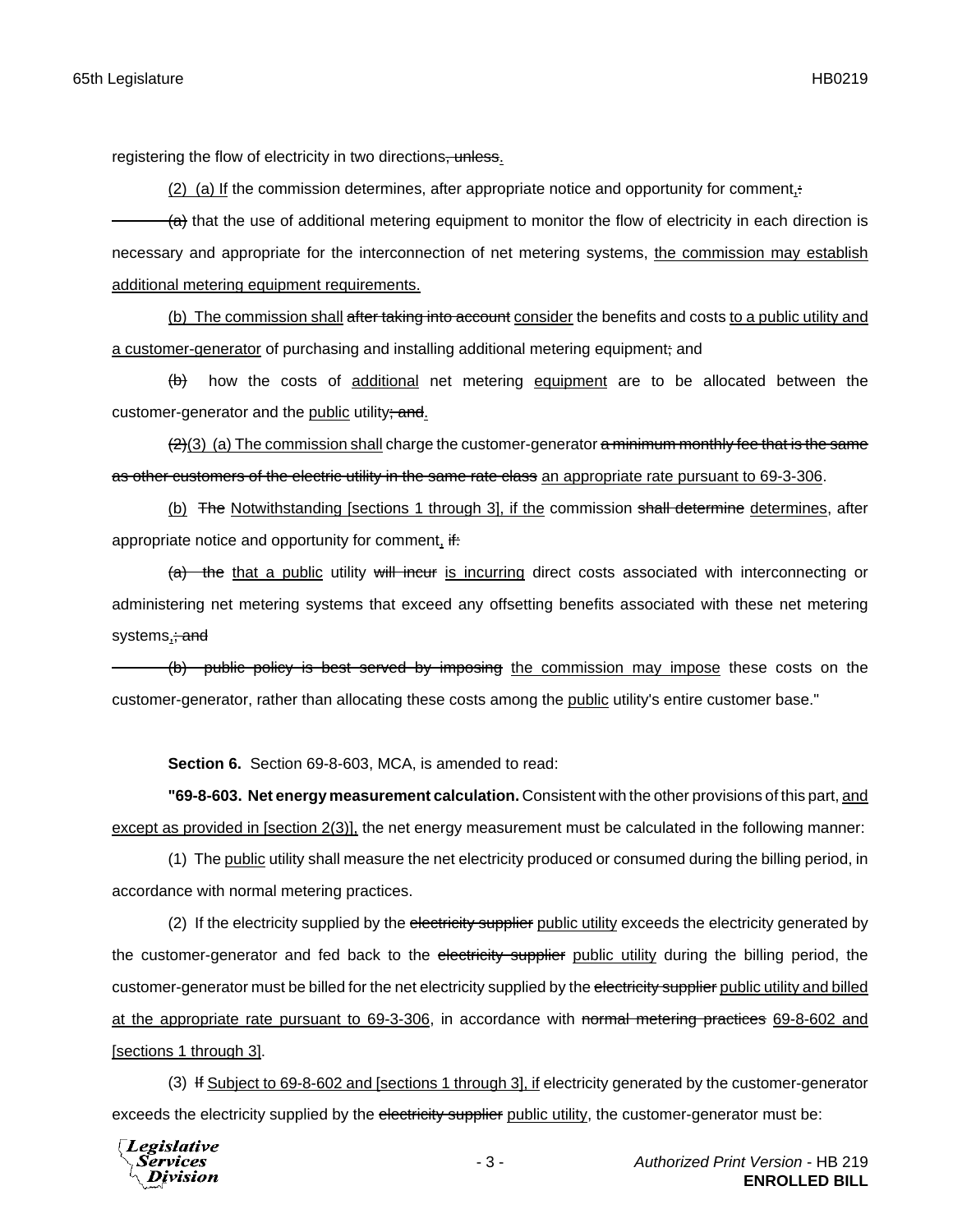(a) billed for at the appropriate customer charges rate pursuant to 69-3-306 for that billing period, in accordance with 69-8-602; and

(b) credited for the excess kilowatt hours generated during the billing period, with this kilowatt-hour credit appearing on the bill for the following billing period.

(4) On January 1, April 1, July 1, or October 1 of each year, as designated by the customer-generator as the beginning date of a 12-month billing period, any remaining unused kilowatt-hour credit accumulated during the previous 12 months must be granted to the electricity supplier public utility, without any compensation to the customer-generator."

**Section 7. Codification instruction.** [Sections 1 through 3] are intended to be codified as an integral part of Title 69, chapter 8, part 6, and the provisions of Title 69, chapter 8, part 6, apply to [sections 1 through 3].

**Section 8. Coordination instruction.** If both Senate Bill No. 78 and [this act] are passed and approved, then Senate Bill No. 78 is void.

**Section 9. Coordination instruction.** If Senate Bill No. 12 is not passed and approved and if both Senate Bill No. 7 and [this act] are passed and approved and if both contain a section that amends 69-8-602, then:

(1) the amendments to 69-8-602 in Senate Bill No. 7 are effective on passage and approval of Senate Bill No. 7 and are void on occurrence of the contingency in [section 13 of this act]; and

(2) effective on occurrence of the contingency in [section 13], 69-8-602 must be amended as follows:

**"69-8-602. Utility Public utility net metering requirements.** (1) A public utility shall:

 $(1)$  allow net metering systems to be interconnected using a standard kilowatt-hour meter capable of registering the flow of electricity in two directions, unless.

(2) (a) If the commission determines, after appropriate notice and opportunity for comment:

 $(a)$  that the use of additional metering equipment to monitor the flow of electricity in each direction is necessary and appropriate for the interconnection of net metering systems, the commission may establish additional metering equipment requirements.

(b) The commission shall after taking into account consider the benefits and costs to a public utility and a customer-generator of purchasing and installing additional metering equipment; and

 $(b)$  how the costs of additional net metering equipment are to be allocated between the

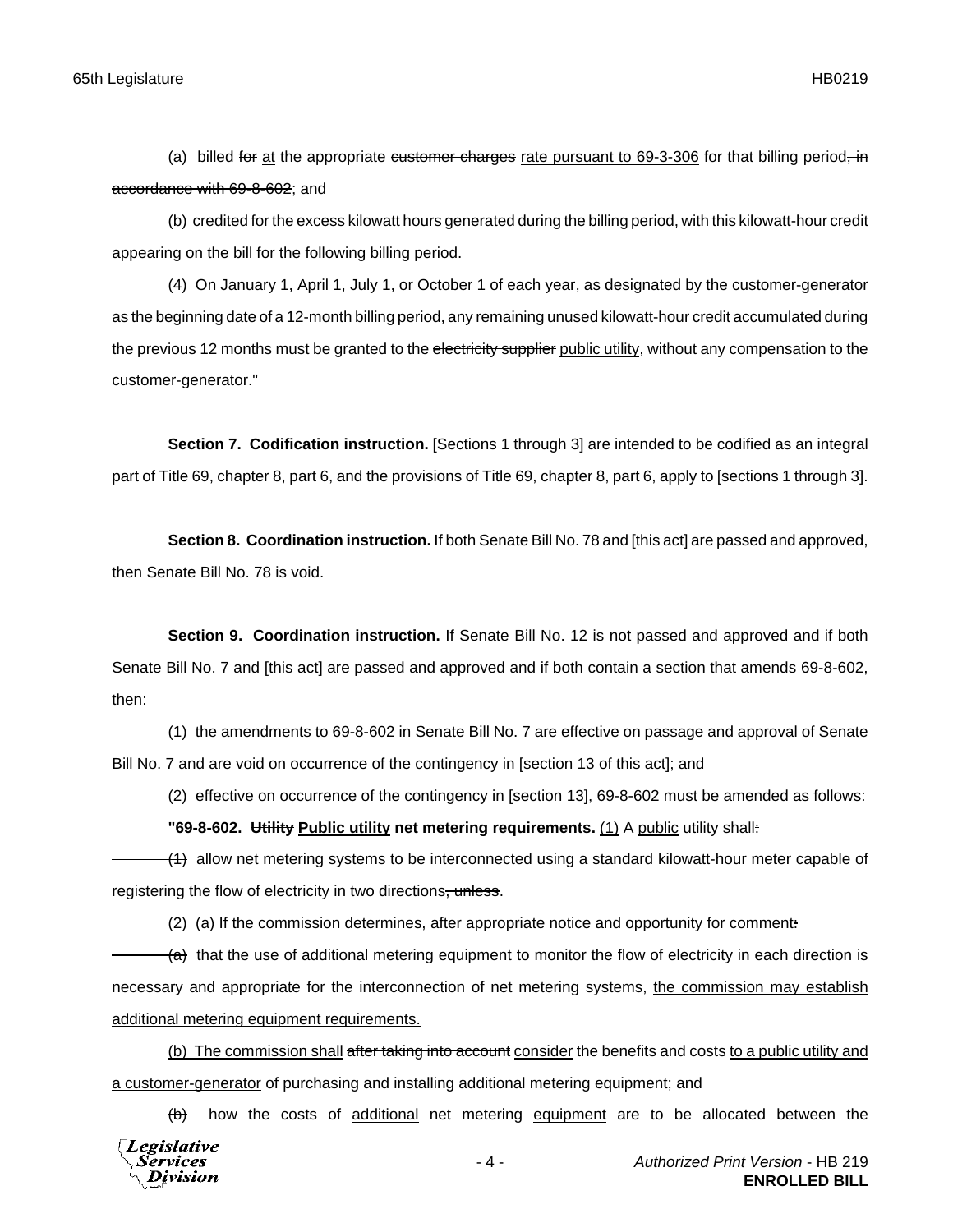customer-generator and the public utility; and.

 $(2)(3)$  (a) The commission, in accordance with 69-8-601(2), shall charge the customer-generator  $\alpha$ minimum monthly fee that is the same as other customers of the electric utility in the same rate class an appropriate rate pursuant to 69-3-306.

(b) The Notwithstanding [sections 1 through 3 of HB 219], if the commission shall determine determines, after appropriate notice and opportunity for comment,  $\frac{df}{dx}$ 

(a) the that a public utility will incur is incurring direct costs associated with interconnecting or administering net metering systems that exceed any offsetting benefits associated with these net metering systems, and

(b) public policy is best served by imposing the commission may impose these costs on the customer-generator, rather than allocating these costs among the public utility's entire customer base."

**Section 10. Coordination instruction.** If Senate Bill No. 7 is not passed and approved and if both Senate Bill No. 12 and [this act] are passed and approved and if both contain a section that amends 69-8-602, then:

(1) the amendments to 69-8-602 in Senate Bill No. 12 are effective on passage and approval of Senate Bill No. 12 and are void on occurrence of the contingency in [section 13 of this act]; and

(2) effective on occurrence of the contingency in [section 13], 69-8-602 must be amended as follows:

**"69-8-602. Utility Public utility net metering requirements.** (1) A public utility shall:

 $(1)$  allow net metering systems to be interconnected using a standard kilowatt-hour meter capable of registering the flow of electricity in two directions, unless the commission determines, after appropriate notice and opportunity for comment:

(a) that the use of additional metering equipment to monitor the flow of electricity in each direction is necessary and appropriate for the interconnection of net metering systems, after taking into account the benefits and costs of purchasing and installing additional metering equipment; and

(b) how the costs of net metering are to be allocated between the customer-generator and the utility; and makes a determination in accordance with 69-8-604 that alternative net metering equipment should be used.

(2) (a) The commission shall charge the customer-generator  $a$  minimum monthly fee that is the same as other customers of the electric utility in the same rate class an appropriate rate pursuant to 69-3-306.

(b) The Notwithstanding [sections 1 through 3 of HB 219], if the commission shall determine determines, after appropriate notice and opportunity for comment, if:

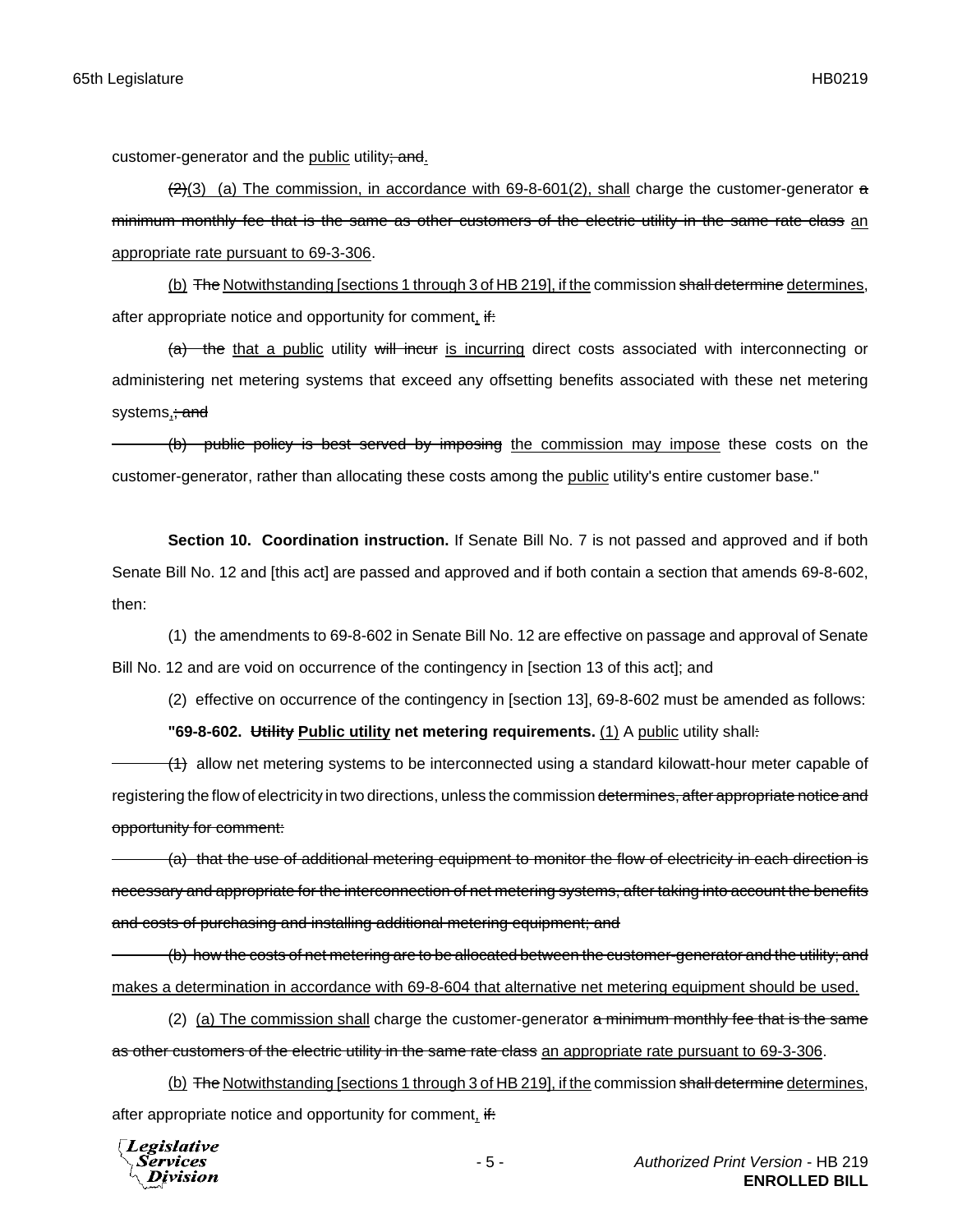$(a)$  the that a public utility will incur is incurring direct costs associated with interconnecting or administering net metering systems that exceed any offsetting benefits associated with these net metering systems, and

(b) public policy is best served by imposing the commission may impose these costs on the customer-generator, rather than allocating these costs among the public utility's entire customer base."

**Section 11. Coordination instruction.** (1) If Senate Bill No. 7, Senate Bill No. 12, and [this act] are all passed and approved and contain sections that amend 69-8-602, then effective on passage and approval of [this act], 69-8-602 must be amended as follows:

**"69-8-602. Utility Public utility net metering requirements.** A public utility shall:

(1) allow net metering systems to be interconnected using a standard kilowatt-hour meter capable of registering the flow of electricity in two directions, unless the commission makes a determination in accordance with 69-8-604(3) that alternative net metering equipment should be used determines, after appropriate notice and opportunity for comment:

(a) that the use of additional metering equipment to monitor the flow of electricity in each direction is necessary and appropriate for the interconnection of net metering systems, after taking into account the benefits and costs of purchasing and installing additional metering equipment; and

(b) how the costs of net metering are to be allocated between the customer-generator and the utility; and

(2) charge the customer-generator a minimum monthly fee that is the same as other customers of the electric public utility in the same rate class. The commission shall determine, in accordance with 69-8-601(2) and after appropriate notice and opportunity for comment, determine if:

(a) the public utility will incur direct costs associated with interconnecting or administering net metering systems that exceed any offsetting benefits associated with these net metering systems; and

(b) public policy is best served by imposing these costs on the customer-generator, rather than allocating these costs among the public utility's entire customer base."

(2) The amendments to 69-8-602 in subsection (1) of this section are void on occurrence of the contingency in [section 13 of this act].

Section 12. Coordination instruction. If Senate Bill No. 7, Senate Bill No. 12, and [this act] are all passed and approved and contain sections that amend 69-8-602, then effective on the occurrence of the contingency in [section 13 of this act], 69-8-602 must be amended as follows:

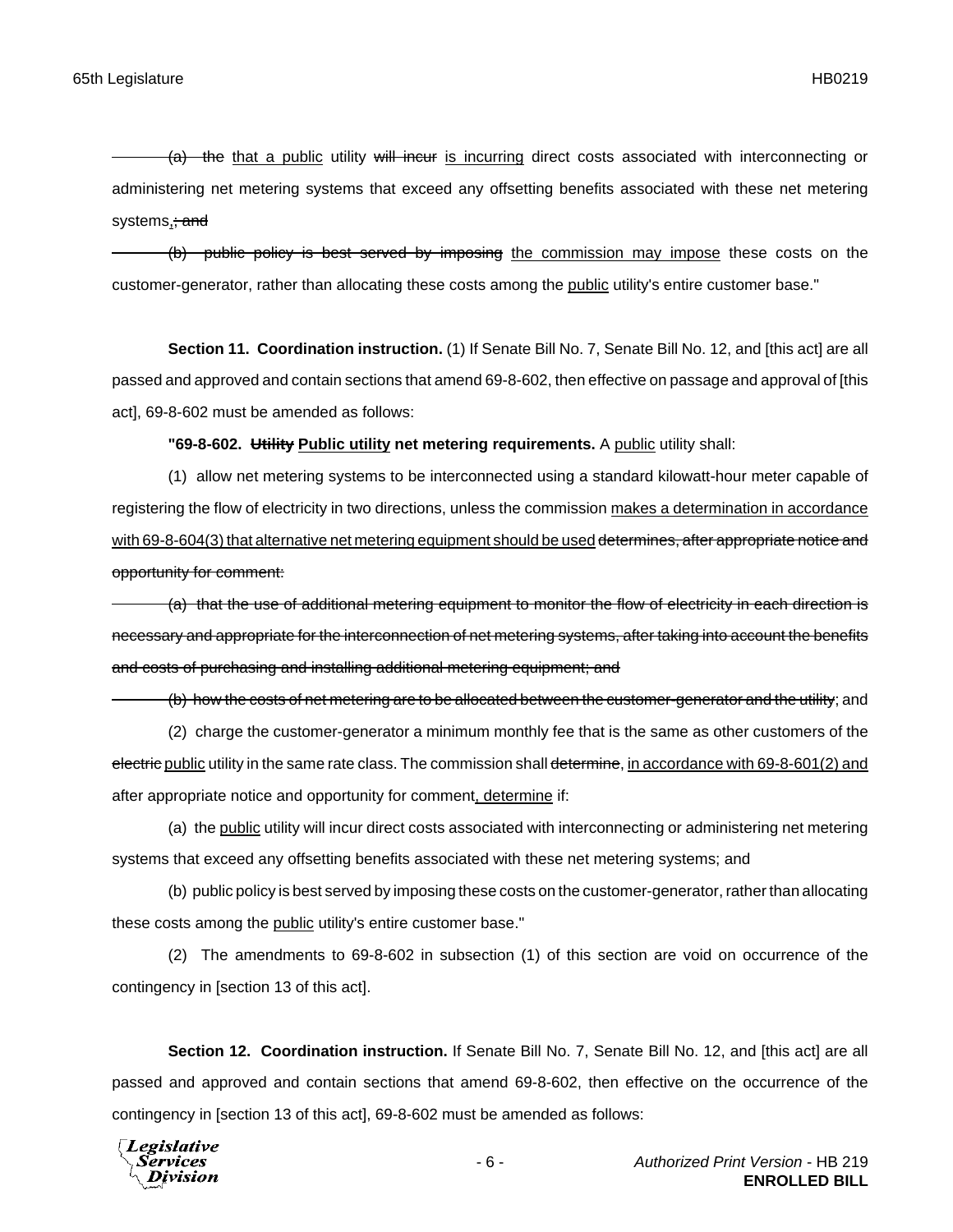## **"69-8-602. Utility Public utility net metering requirements.** (1) A public utility shall:

 $(1)$  allow net metering systems to be interconnected using a standard kilowatt-hour meter capable of registering the flow of electricity in two directions, unless the commission determines, after appropriate notice and opportunity for comment:

(a) that the use of additional metering equipment to monitor the flow of electricity in each direction is necessary and appropriate for the interconnection of net metering systems, after taking into account the benefits and costs of purchasing and installing additional metering equipment; and

(b) how the costs of net metering are to be allocated between the customer-generator and the utility; and makes a determination in accordance with 69-8-604 that alternative net metering equipment should be used.

(2) (a) The commission, in accordance with 69-8-601(2), shall charge the customer-generator a minimum monthly fee that is the same as other customers of the electric utility in the same rate class an appropriate rate pursuant to 69-3-306.

(b) The Notwithstanding [sections 1 through 3 of HB 219], if the commission shall determine determines, after appropriate notice and opportunity for comment,  $\frac{df}{dx}$ 

 $(a)$  the that a public utility will incur is incurring direct costs associated with interconnecting or administering net metering systems that exceed any offsetting benefits associated with these net metering systems, and

(b) public policy is best served by imposing the commission may impose these costs on the customer-generator, rather than allocating these costs among the public utility's entire customer base."

**Section 13. Effective date -- contingency -- contingent voidness.** (1) Except as provided in subsection (2), [this act] is effective on passage and approval.

(2) (a) [Sections 5, 6, 9(2), 10(2), and 12] are effective on the date that the public service commission issues an order making a determination that customer-generators are being served under a separate classification of service in accordance with [section 2].

(b) [Sections 9(1), 10(1), and 11] are void on occurrence of the contingency in subsection (2)(a).

(c) The public service commission shall provide a copy of the order to the code commissioner within 10 days of issuing the order.

- END -

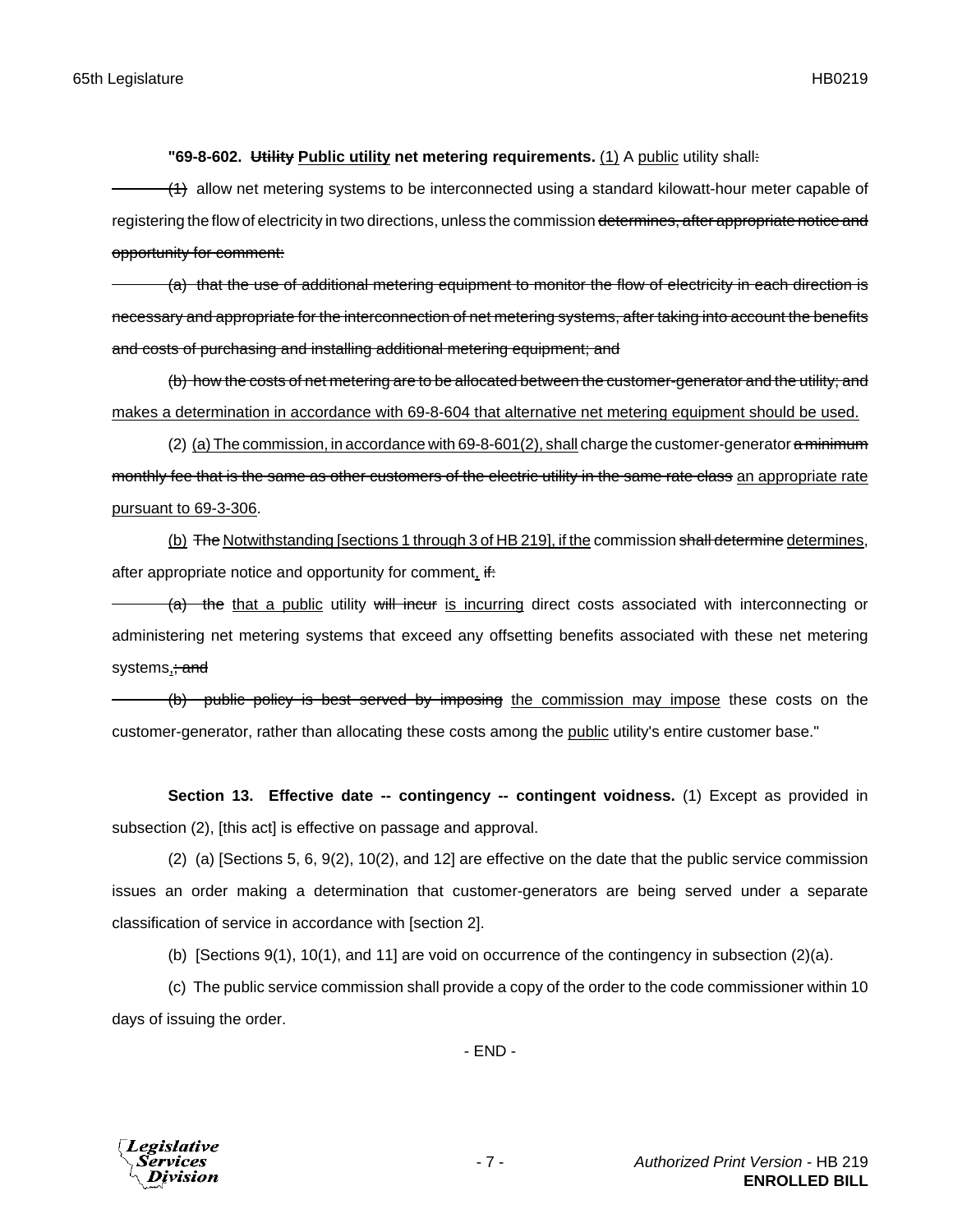I hereby certify that the within bill, HB 0219, originated in the House.

Speaker of the House

| Signed this | day     |
|-------------|---------|
| of          | , 2017. |

Chief Clerk of the House

President of the Senate

| Signed this | day     |
|-------------|---------|
| οf          | , 2017. |